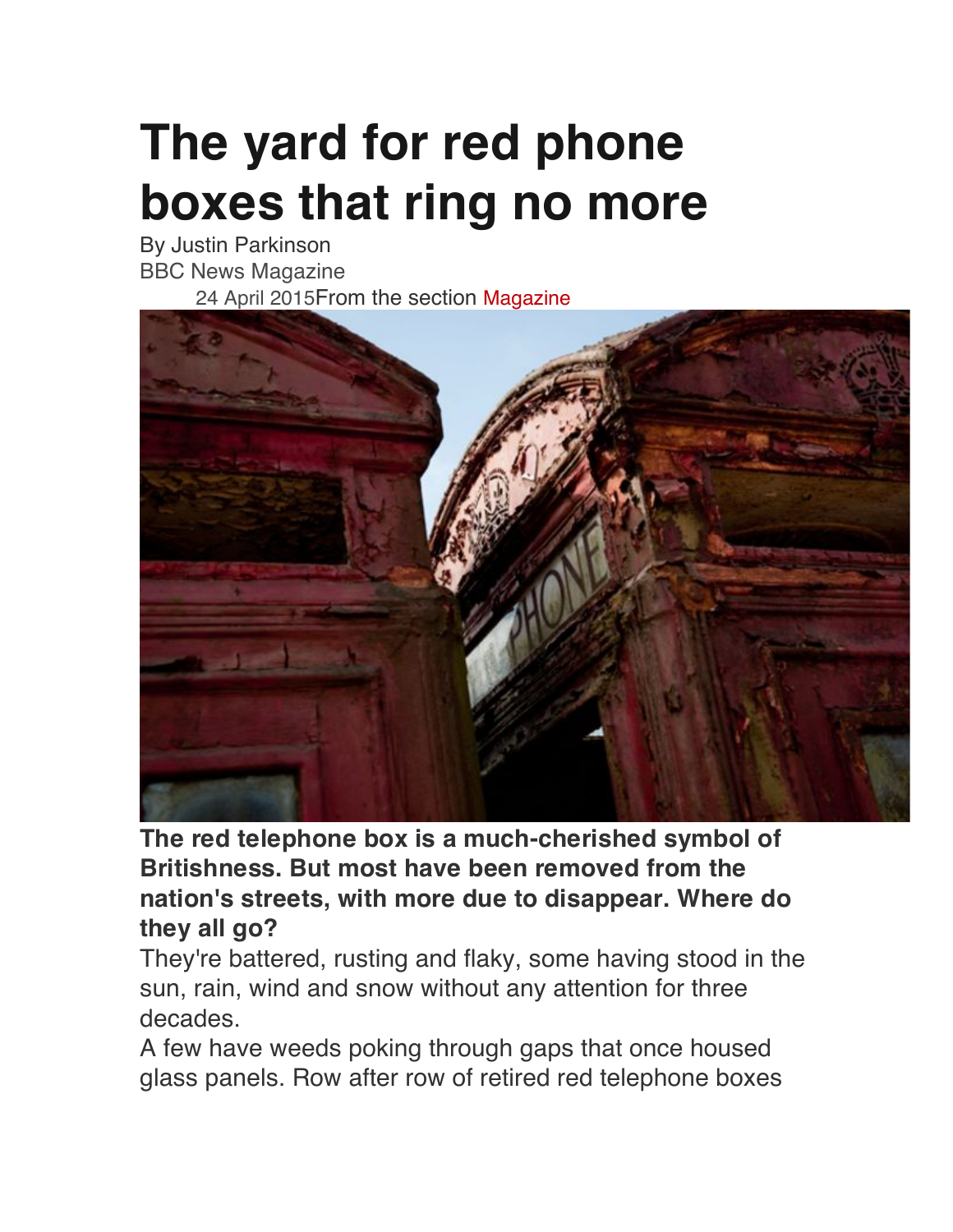remain in a yard near Merstham, Surrey, awaiting their fate. In a few weeks, maybe a few years, they will begin an afterlife - abroad, or, more likely, in British gardens. Staff at Unicorn Restorations spend up to 30 hours stripping old kiosks, repainting them in the same shades of red once stipulated by the General Post Office and putting in new glass. Finished booths are packed into wooden crates, looking a little like enlarged coffins, for shipping. "The reanimated corpse emerges from a case at the other end," jokes Christian Lewis, the company's restorations manager.

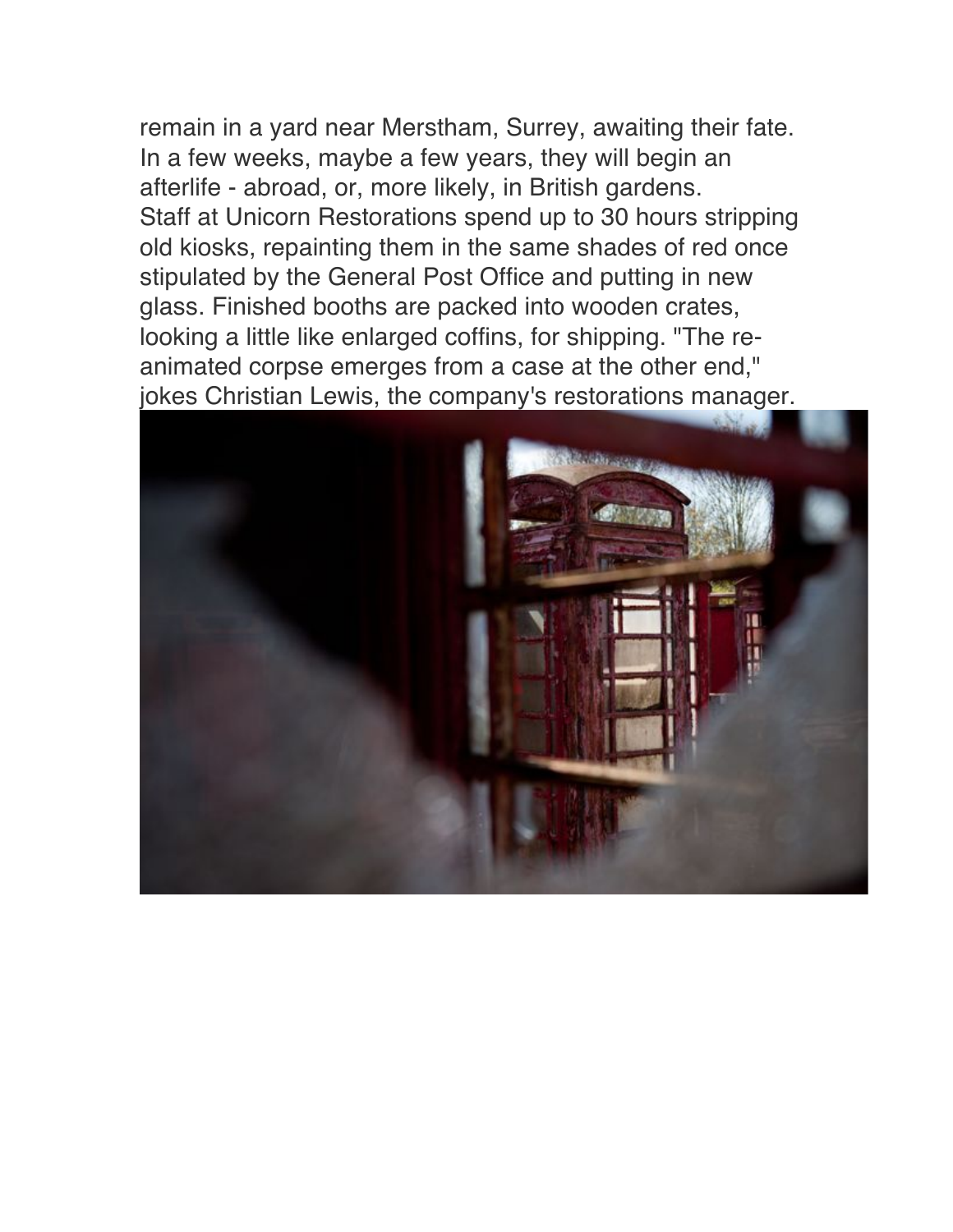

In 2002 there were 92,000 BT payphones across the UK. Today 57,500 remain, of which just 9,400 are traditional red models. Mobile phones mean most of those are now little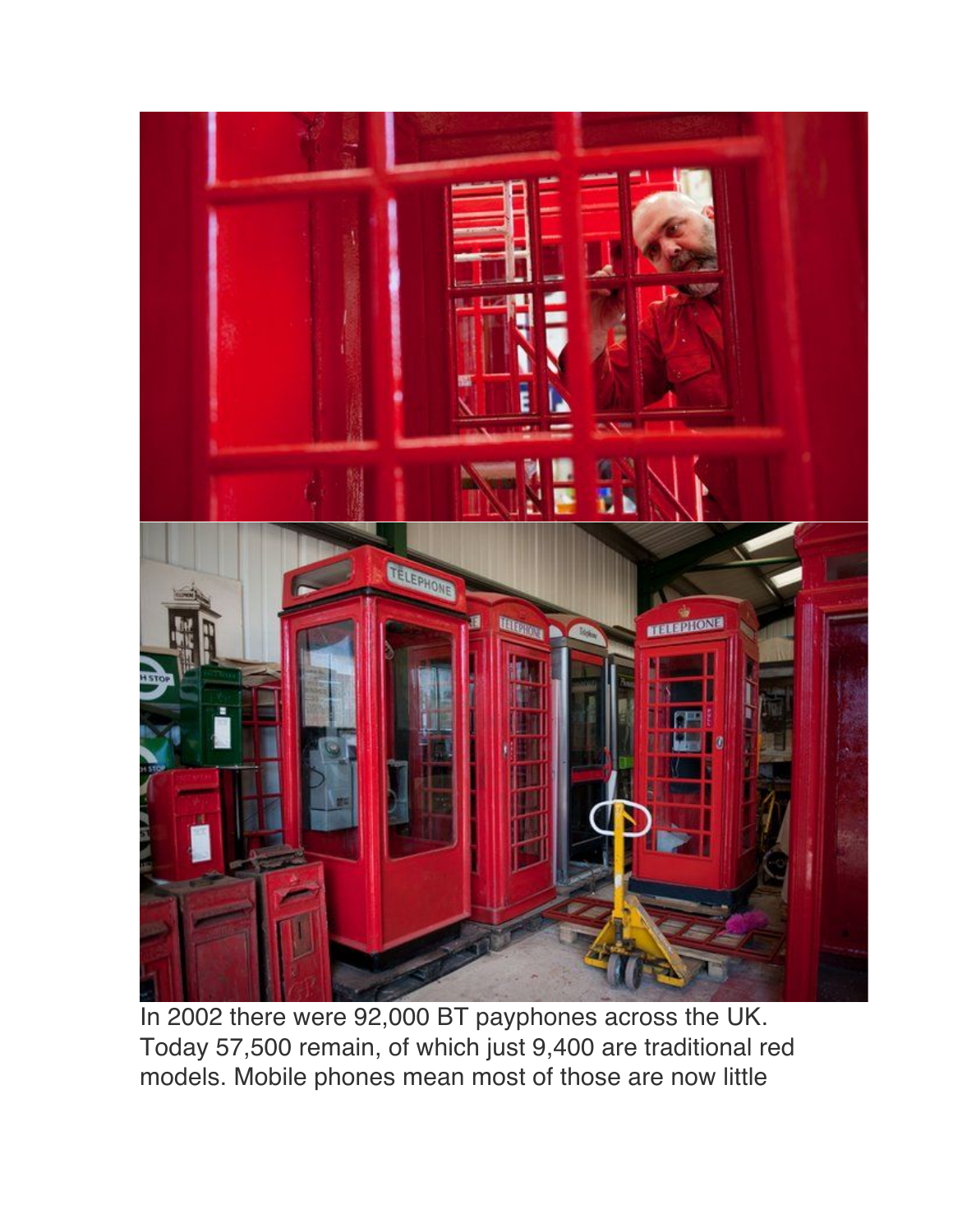used.

Yet they still inspire affection. The classic red kiosk was voted the **greatest British design of all time** earlier this year, beating the Routemaster double-decker bus and the Union flag into second and third places.

"I think the appeal of the red telephone box is based on two things," says **design critic Stephen Bayley**. "First, the very pleasing neo-classical proportions and details which, in some mysterious way, are always satisfying wherever they are found. Second, perhaps at another unconscious level, it reminds us of a moment, alas long passed, when public service companies maintained a notion of civic responsibility - and used beauty and utility to meet that end."

There are about 70 red phone boxes in the Merstham yard. Costing between £2,000 and £10,000 when fully restored, they are not a cheap adornment. Renovated boxes have gone to Greece, Australia, Italy, France, Switzerland, **Abu Dhabi** and the US.

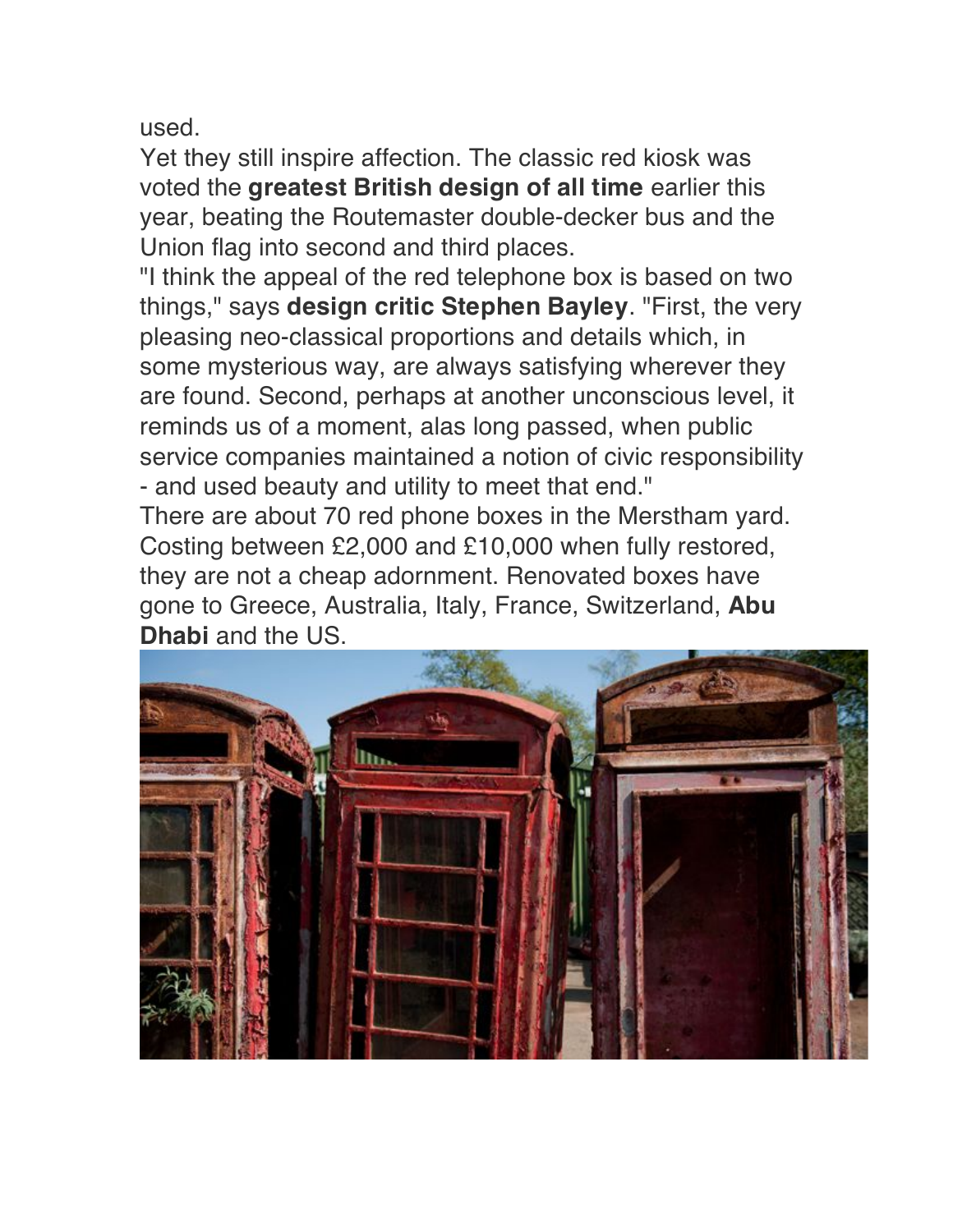

One resides on the fourth floor of a Manhattan office building, a British theatrical agent having bought it. China and Russia are growing markets, but the UK remains the biggest.

"They're a reminder of a time when things were built to last and to show the pride people had in their communities and the things that they had to share, including public telephones," says Lewis.

"Up to 90 years later they're still standing. Everyone in the world knows them. If you went to New York and didn't see a yellow cab, it would be a total let-down. It's the same with red phone boxes if someone came to visit Britain."

## The designer of the red phone box

Sir Giles Gilbert Scott (1880-1960) designed the GPO's K2 and K6 - the most famous models of phone box The design was classical, and the domed roof is thought to have been influenced by the tomb of Sir John Soane in St Pancras Old Church, near Kings Cross in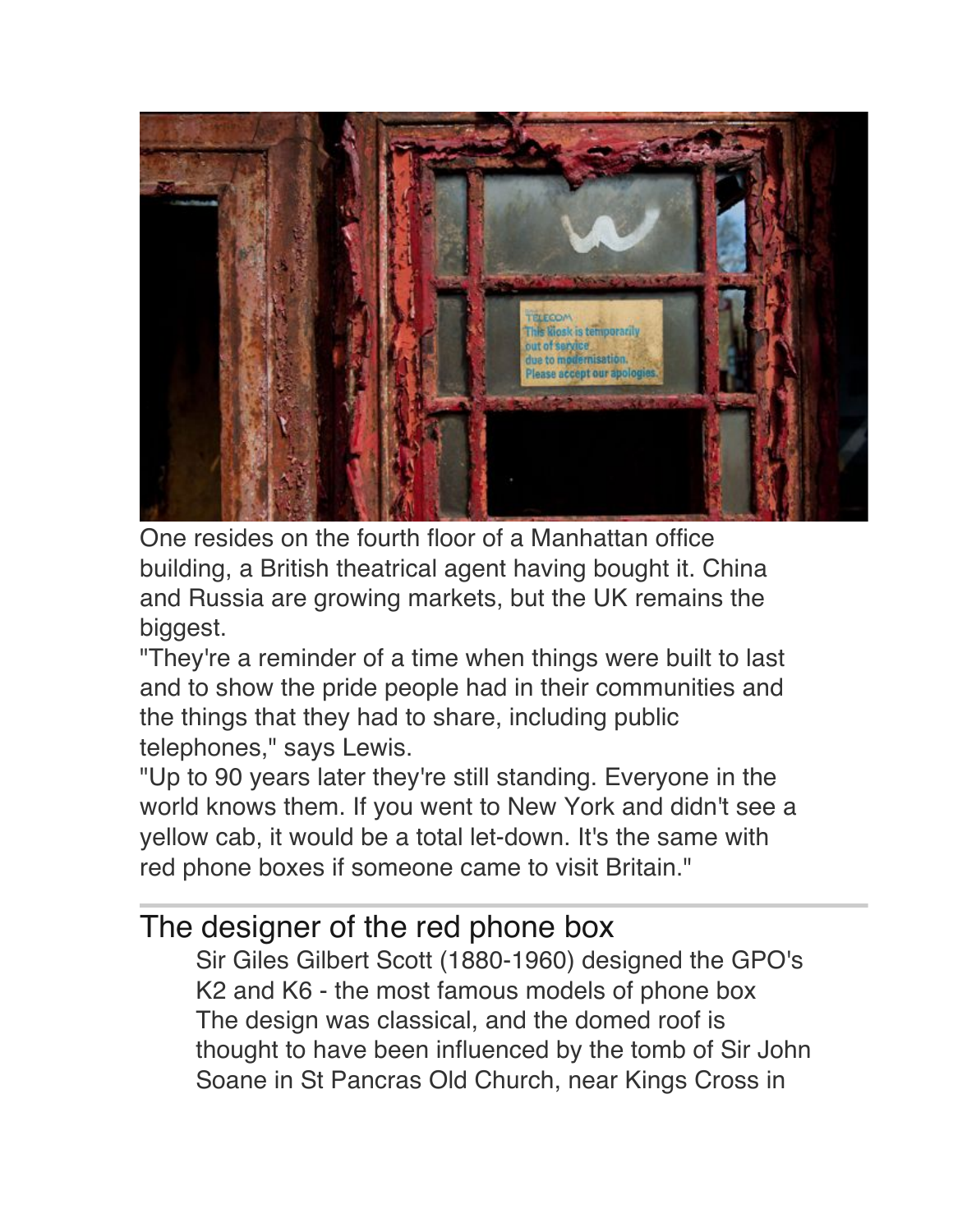London

Born to an architectural dynasty (his grandfather designed the Albert Memorial; his father masterminded Dulwich College), Gilbert Scott was also responsible for buildings such as Liverpool Anglican Cathedral, Battersea power station and Bankside power station now the Tate Modern Gilbert Scott's prototype design for the phone box can be found under the left arch at the entrance to the Royal Academy in London

Many of the red boxes, the most common of which is **the K6 model**, were decommissioned in the mid-1980s when **newly privatised British Telecom** replaced them with the aluminium-framed **KX100**.

In 2012, BT again began selling them off. "Numbers of red and modern kiosks are set to continue to shrink, as we cut their numbers to match demand," a spokesman says.

Telephone kiosks **first appeared in the 1900s**. These were usually inside shops and hotels, providing a quiet area from which to make calls.

Localised designs for outdoor kiosks came into use, but it was not until 1921 that the first standardised version, **the cream-coloured K1**, was used. In 1924, the General Post Office (GPO) ran a competition to design a new uniform kiosk. The winner was **Sir Giles Gilbert Scott's K2**, the first one made currently standing **outside London's Royal Academy of Art**.

It was said to have been inspired by the **tomb in St Pancras, London, of the architect Sir John Soane**, who designed the Bank of England. Square-based, it has a similarly rounded roof.

But the K2, which stood 9ft 4in (2.8m) tall and measured 3ft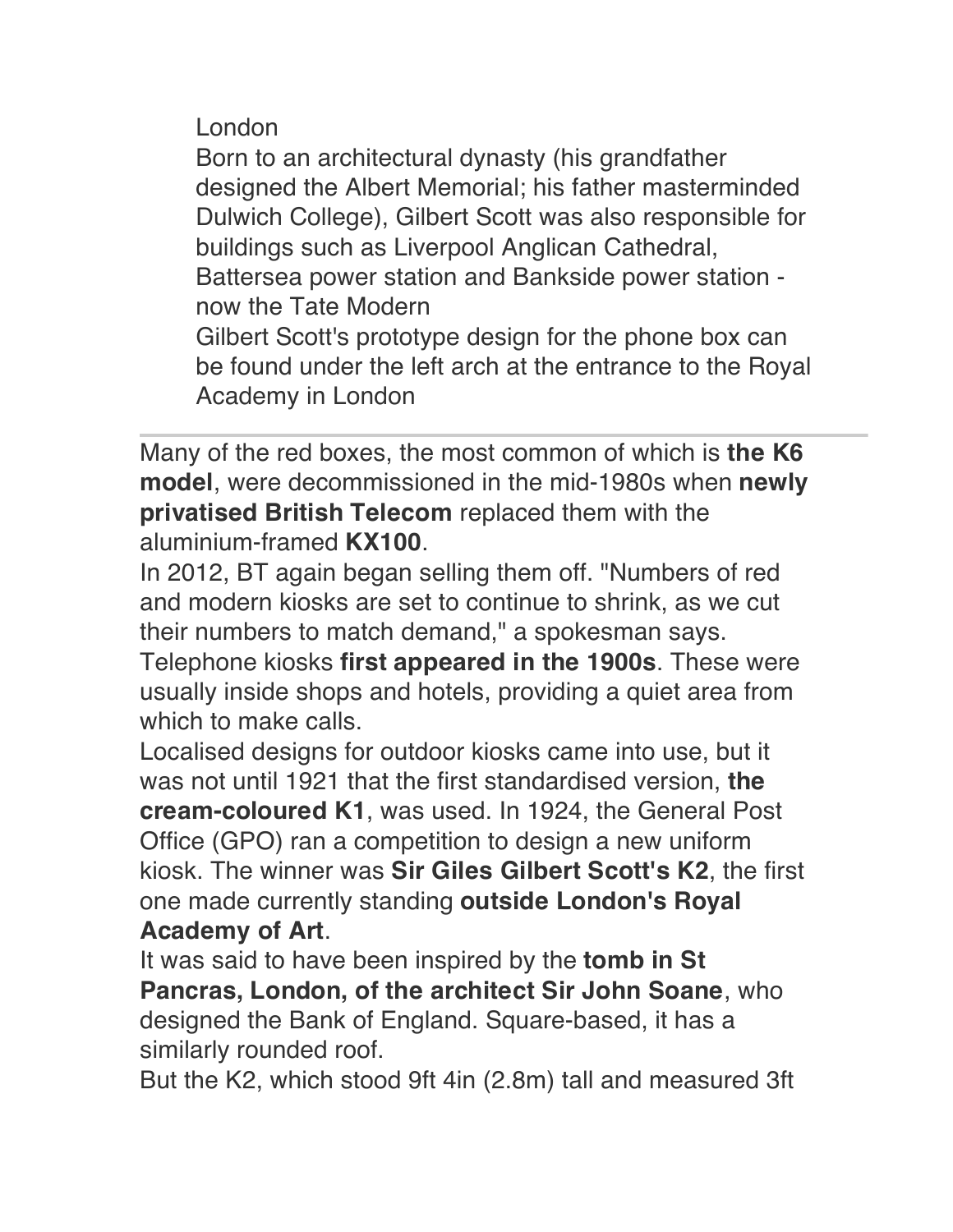6in (1m) wide, was considered expensive and unwieldy. The GPO tried various other types until Gilbert Scott's update, the K6 - which most people would today consider the traditional phone box - appeared on the streets in 1935. After a few modifications to prevent vandalism, a total of 70,000 were made. Wooden-doored, standing 8ft 4in (2.5m) tall and measuring 3ft (0.9m) wide, they weigh around three-quarters of a tonne (1,650lb), necessitating a crane to move them. "They don't blow away and they don't dissolve," says Lewis. "The concrete underneath often weighs about half a tonne (1,100lb) too."



In 1968, the **more modern-looking K8** - with three large single panes of glass, rather than the small barred windows of the K6, which became a target for vandals - came into use. At first it was painted yellow, but this didn't catch on and it moved to red.

Throughout the great period of telephone box innovation there were variants, highly sought by collectors today. One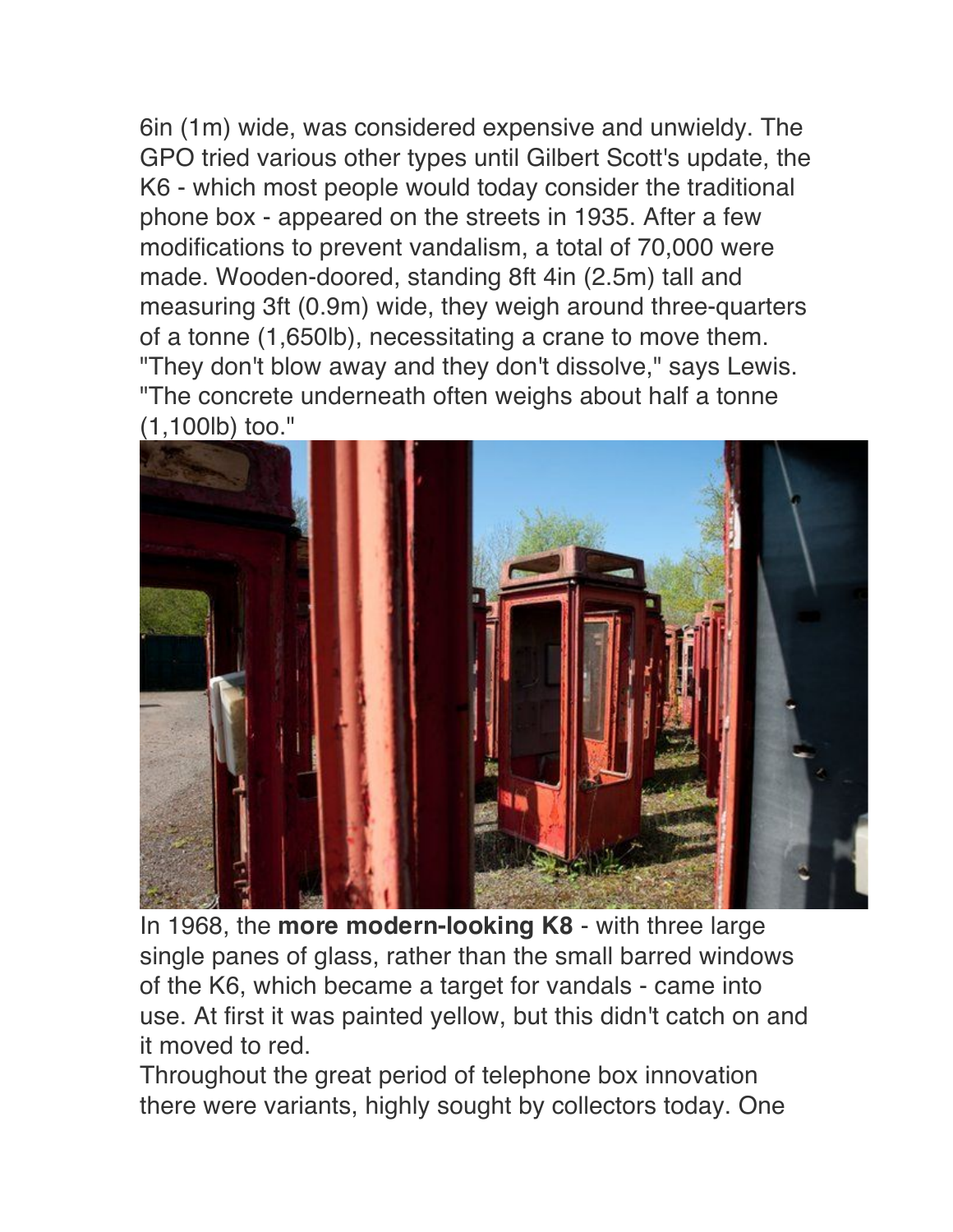was **1925's K4**, which had a stamp dispenser at the back. Only 50 were made. The five remaining examples have Grade II heritage status, as have the K2s, which are also highly sought after because of their rarity.

Not all red phone boxes end up in restoration yards, of which there are several around the UK. In fact, Lewis says the supply is dwindling, which is likely to push up costs for collectors.

Part of the reason is BT's **Adopt-a-Kiosk scheme**, in place since 2012, which allows councils and charities to purchase a red phone box for £1, ensuring it stays in place.

Several now **house defibrillators**. Two phone boxes near Brighton's Pavilion have been **turned into a street cafe**.

Villagers in Draughton, North Yorkshire, used a vacant red box, as a **replacement when the local shop closed** down. It operated on an "honesty" basis, users leaving money after taking goods stored inside.



Another, in Shepreth, Cambridgeshire, **became a temporary pub** called - with a nod to cockney rhyming slang